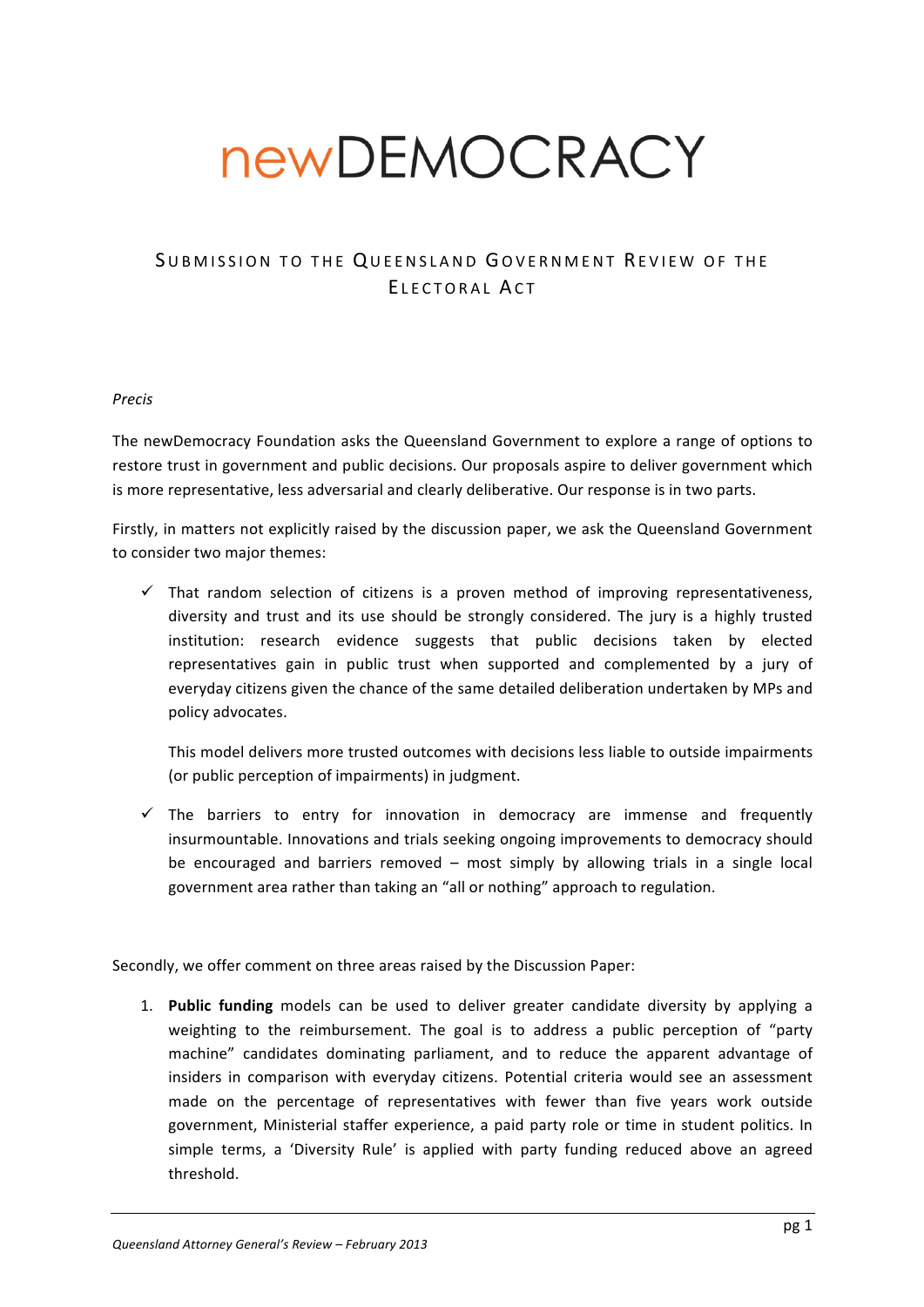- 2. Truth in Advertising legislation is strongly supported. In implementation, our courts have vast experience in judging whether a person has engaged in misleading or deceptive conduct thus is an area where the courts can and should decide. We suggest that a key advantage of this reform will be for a reduction in the hyper-adversarialism conducted by all political participants. Extreme statements that have the intent, or likely effect, to mislead or deceive would be far less prevalent in the public discourse due to the possibility that this may lead to fines or the threat of a recall election where the courts judge the breach to be substantial.
- 3. Amend Compulsory Voting with a 'None of the Above' voting option. It is suggested that the presence of an option which lets a voter disengage entirely would serve as a limiter to highly adversarial behaviour as neither party would seek to shrink the pool of available votes with its attendant funding impact. This is sometimes viewed as a 'halfway step' to noncompulsory voting as it reduces the compulsion on voting to one of attendance at a polling place.

## **About The newDemocracy Foundation**

The newDemocracy Foundation (nDF) provide design frameworks for public deliberation and general innovation in democratic models. Our research and advocacy is focussed on identifying less adversarial and more representative public decision making processes.

During 2012 we have successfully explored some of these models with City of Canada Bay Council and the Public Accounts Committee of the NSW Parliament. Further to this work we would like to explore alternative ways of voting and democratic inclusion.

Our services are provided in a mix of pro bono and cost recovery only - consistent with our structure as a not-for-profit research Foundation. We are *not* a thinktank and hold no policy views. We also commission independent third party research which occurs in parallel to the process in order to ensure robustness and to capture the potential for improvements.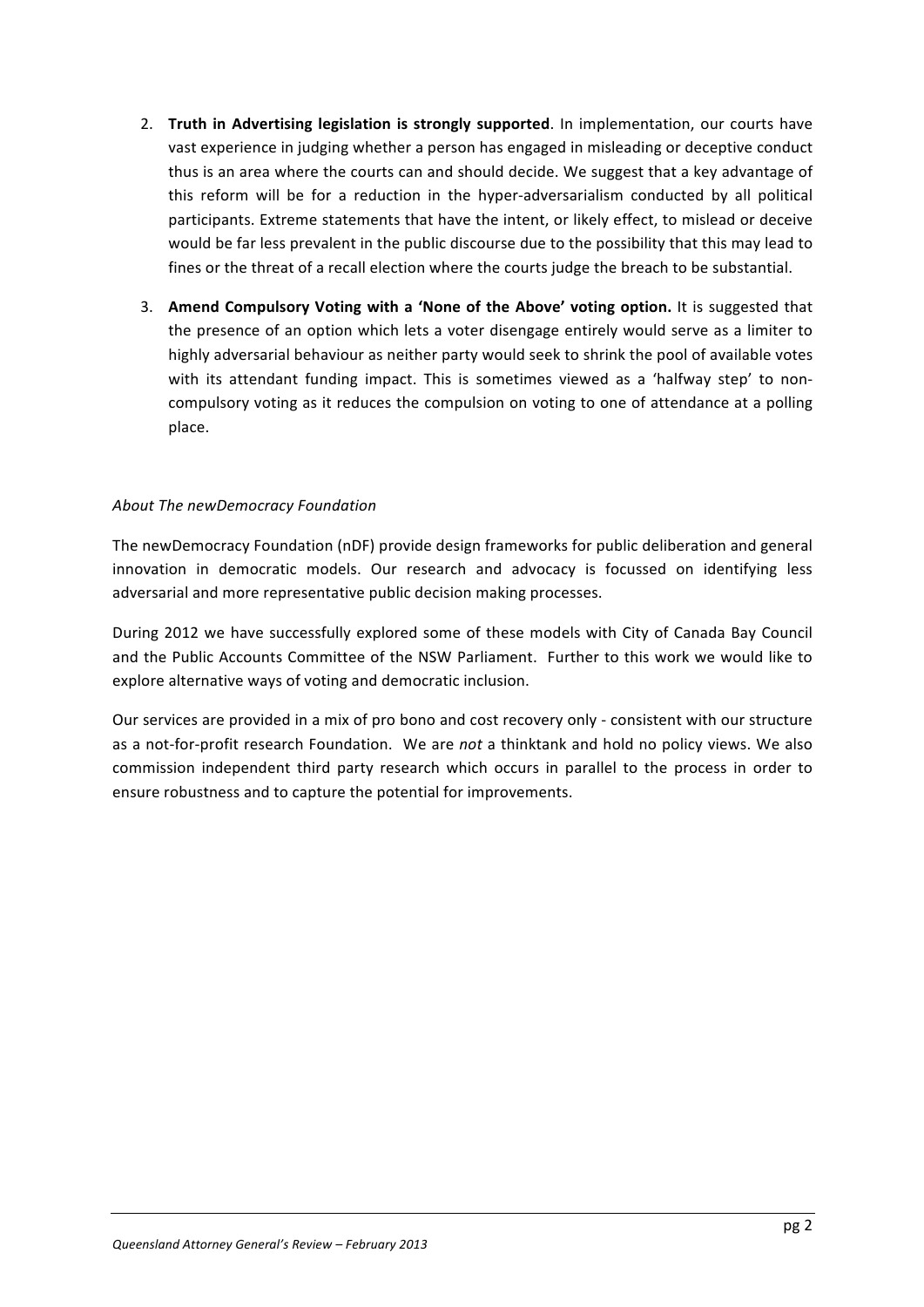Part I – Response to Key Themes of the Discussion Paper

**Public funding** models can be used to deliver greater candidate diversity by applying a weighting to the reimbursement. The goal is to address a public perception of "party machine" candidates dominating government, and to reduce the apparent advantage of insiders in comparison with everyday citizens. 

One unresearched concept put to the Foundation (by recently retired politicians) would aim to break the increasing trend toward "career" politicians by proportionally tying the party funding from the Electoral Commission to a sliding scale based on the proportion of representatives elected who were previously party staffers or student politicians.

To illustrate: a party would continue to earn the full amount of the re-imbursement where they had 20% or fewer of their representatives coming from that background. Beyond 20%, the reimbursement would be scaled back proportionately down to a 'floor level' where, for example, a party with over 50% of its representatives coming from staffer or student politics background would cease to receive a re-imbursement per vote.

It is suggested that the importance of the current public funding to the parties is such that preselection behaviours would change radically, and the advantage gleaned from an individual potential candidate having been 'in the system' would be largely negated - the likely result being a more diverse pool of representatives.

The simplicity of implementation and its ongoing compliance measurement are the key advantages. If the funding laws were enacted with a five year transition window then the effects on pre-selection would be immediate. The resulting advantage in practice is one of diversity and 'representativeness' of the parliaments. As noted above, it has been retired politicians advising the Foundation as to the simplicity of introduction of this requirement.

It is noted that an argument can be made that funding like this is discriminatory against a segment of the population, and that it to some extent it fails an ideal of fair legislation by being somewhat retrospective - as an individual who was a staffer prior to the legislation being enacted would have their likelihood of pre-selection in future dramatically reduced.

**Truth in Advertising legislation is strongly supported.** Currently, political advertising is not required to adhere to the same guidelines as commercial advertisers under the former Trade Practices Act (now the Competition and Consumer Act) or the Privacy Act. The lack of a requirement to adhere to the TPA prohibition on actions that "have the intent, or likely effect, to mislead or deceive" – coupled with the scale and frequency with which the message is delivered  $-$  acts as a severe constraint to reasoned analysis.

This is suggested as having a potentially far reaching impact on the tone of political debate as extreme claims would need to be substantiated and, if found to be deceptive, would result in fines or other penalties. Facing constraints that require evidentiary support (such as those required of the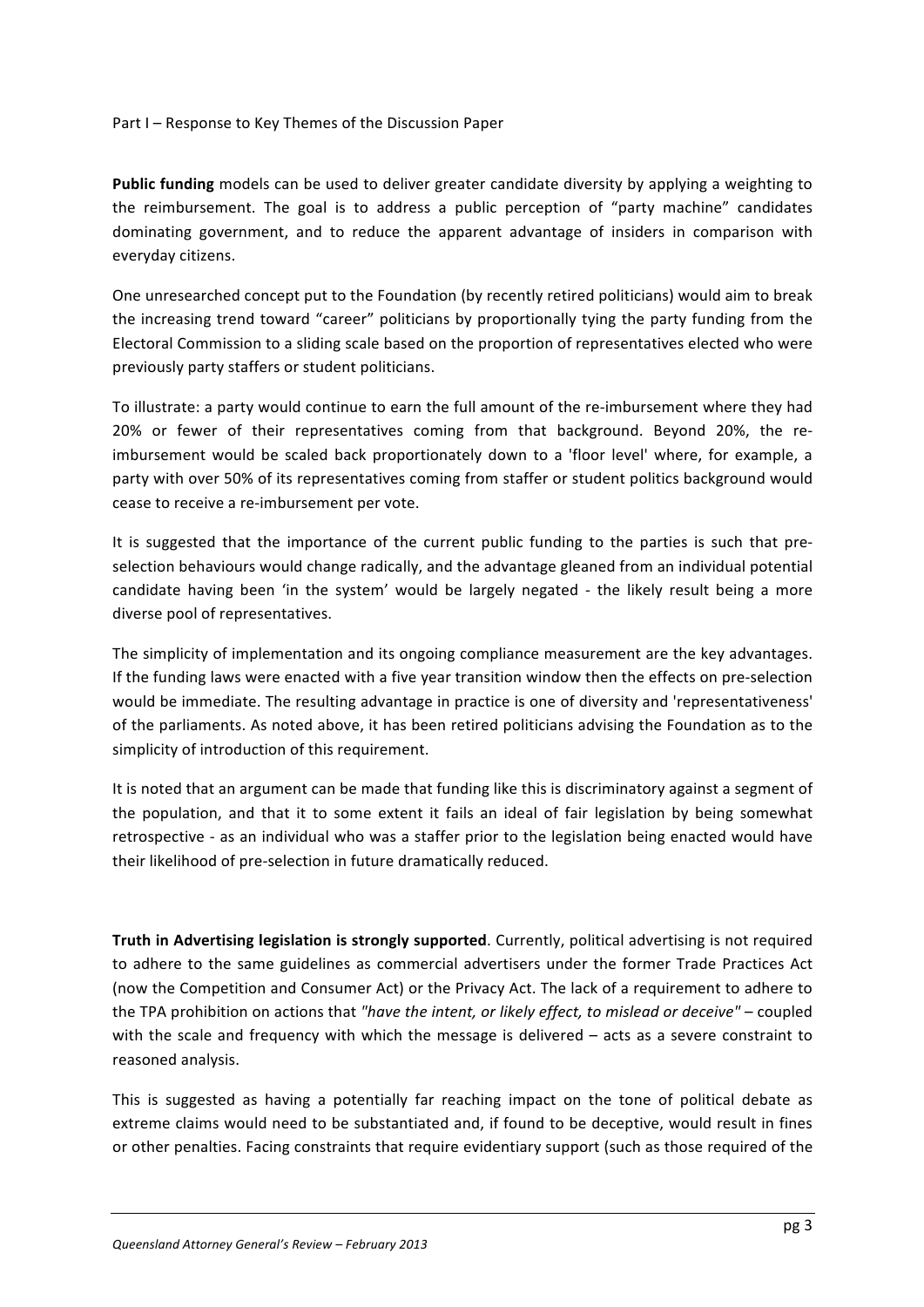pharmaceutical industry), it is suggested the nature of political messaging would be repositioned due to the parties' focus on consistency of message.

In implementation, our courts have vast experience in judging whether a person has engaged in misleading or deceptive conduct thus is an area where the courts can and should decide.

Extreme statements that have the intent, or likely effect, to mislead or deceive would be far less prevalent in the public discourse due to the possibility that this may lead to fines or the threat of a recall election where the courts judge the breach to be substantial.

Amend Compulsory Voting with a 'None of the Above' voting option. It is notable that the initial media reporting of the conduct of this Inquiry focused on compulsory voting as a lightning rod of controversy. The newDemocracy Foundation holds the position that this is not necessarily a binary choice  $-$  a middle ground exists in 'compelling people to attend' then allowing them a simple opt out through a *none of the above* (NOTA) option.

Queensland citizens may wish to consider this as a fair option to allow a voter to accurately express their preference.

This is sometimes viewed as a 'halfway step' to non-compulsory voting as it reduces the compulsion on voting to one of attendance at a polling place.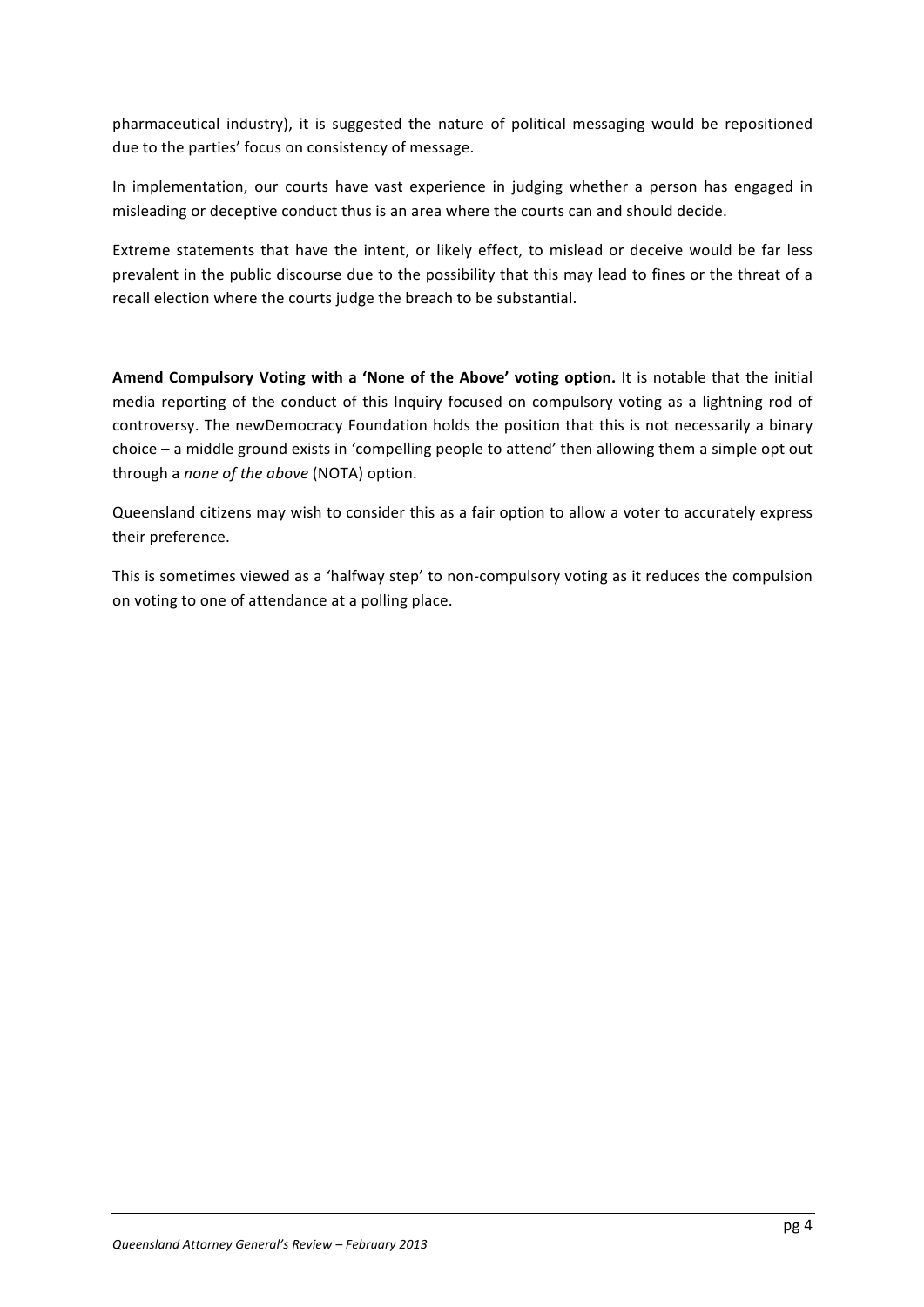#### **Part II – Beyond the Ballot**

Ideals of democracy are rarely discussed, and the Discussion Paper's open call for new options to improve Queensland's electoral laws is welcomed.

Electoral laws should enshrine the ability of a citizen to rule and be ruled in turn through a fair **contest of ideas**. Successive layers of regulation have actually drawn most Western democracies away from this basic goal. The barriers to entry for participation have become ever higher.

Equally, it is worth remembering that the sole purpose of a democracy is that we may organise ourselves to make trusted and accepted public decisions. Increasingly, securing community trust in a decision is impossible once a party has gone through the rigours of the electoral process. The normal, logical operation of the electoral process encourages a simplification of positions that becomes unworkable in practice, thus decisions which a citizenry could accept if they knew the detail of the situation become politically unpalatable in a vox pop news environment.

A new means of securing public trust is required, and we suggest that the mechanism to secure this is the use of jury-style random selection. We trust juries to decide on the freedom of citizens, yet demand a vote on representatives to decide issues which are arguably far more mundane.

If the principle is accepted, there are numerous ways in which a randomly selected group of citizens can be engaged in public decision making. These range from ad hoc groups drawn together for a single challenge facing the government, to simple ways to embed this in the everyday operation of 'how we do of government'.

Key tenets of a trusted decision making group from the community are:

- a. That participants be randomly selected rather than self selected, to avoid the otherwise very high likelihood of a process being skewed by interest groups.
- b. All parties have a right to submit their view and request to appear before this group.
- c. The jury-style selection should be conducted by a trusted independent agency, whether this is a Foundation, a University, the Electoral Commission or the Sheriff's Office.
- d. That participants receive a reasonable payment for their time.
- e. The community be given a **pre-agreed level of authority** for its participation, in order to encourage those without a direct interest to give up a substantial amount of their time.
- f. That the group reaches decisions by consensus, not just a simple majority.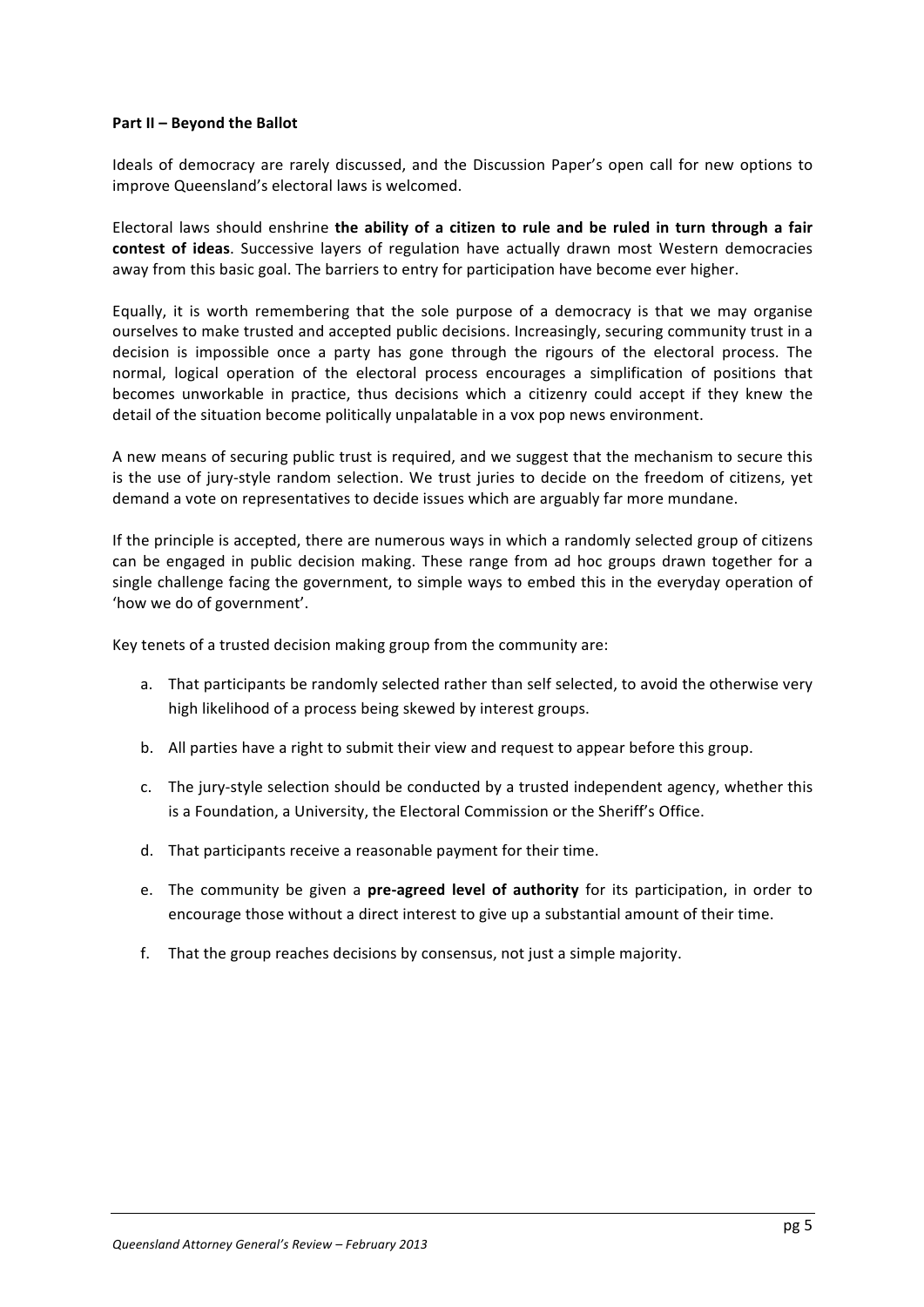# *Case Studies from the Community*

Ample research evidence already confirms the **capacity** and the **desire** of citizen panels to deliberate and make recommendations about complex issues. Two of newDemocracy's most recent projects, which offer interesting insights and recommendations, are outlined below.

# a. City of Canada Bay Council

In August 2012 newDemocracy undertook an engagement process for the City of Canada Bay. Invitations were sent to 1577 addresses in the local government area, inviting participants to take part in a process that would set the range and level of Council services, and decide how these services should be funded.

The response rate of around 10% offered a pool of potential participants large enough to allow for targeted random selection, choosing a group that offered an approximate match to the area's Census profile in terms of age bracket, gender and ratepayer/ tenancy status.

Thirty-one people attended the first meeting, of whom 29 were still involved at the end of the process, four months later. The panellists, representing the views of the whole community, evaluated very detailed information and considered some difficult trade-offs. The panel reached a pragmatic consensus that reflected the actual financial position of the Council. Their set of resolutions was quite different to, and arguably more considered than, results from previous methods of community engagement.

Panellists each received an allowance of \$400 (paid upon completion and full attendance).

# b. NSW Public Accounts Committee

newDemocracy has completed a similar jury-style process for the Public Accounts Committee of the NSW Parliament, which has already achieved consensus recommendations in the highly complex, emotive and advocate-riven area of energy policy.

We convened 26 participants each in Tamworth (drawn from a 100km catchment radius) and the Sydney metropolitan area. Participants were not paid for their time, and were initially asked to attend four meetings. Both groups ultimately decided to devote more time to the process, and both groups delivered unanimous recommendations.

The energy inquiry also demonstrated the panels' ability to discuss, identify and agree on which expert speakers should appear before them. The complexities of energy policy can be seen as equivalent to those relating to strategic planning.